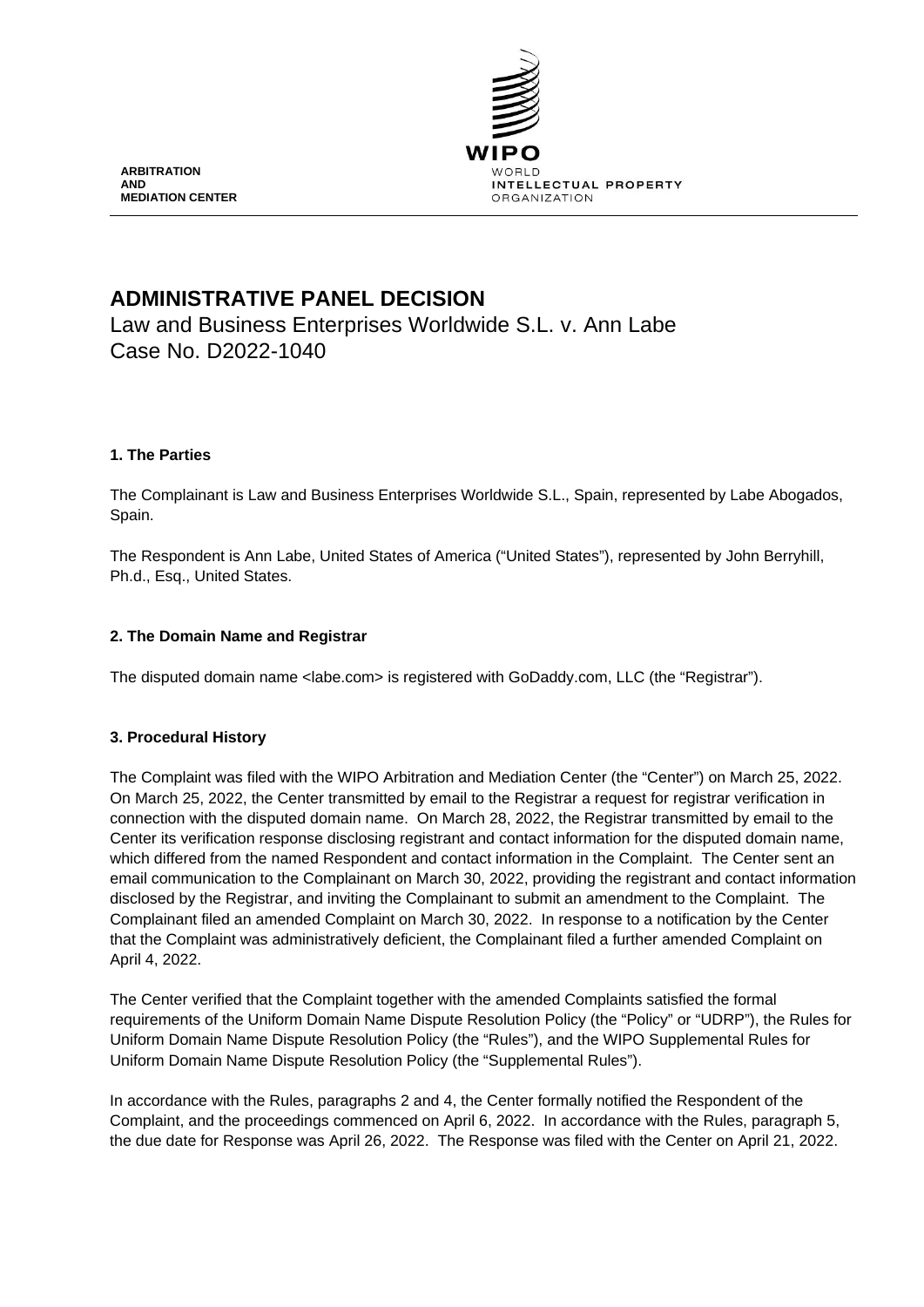### page 2

The Center appointed Antony Gold as the sole panelist in this matter on May 3, 2022. The Panel finds that it was properly constituted. The Panel has submitted the Statement of Acceptance and Declaration of Impartiality and Independence, as required by the Center to ensure compliance with the Rules, paragraph 7.

## **4. Factual Background**

The Complainant is a company, based in Madrid, Spain, established in 2009, which provides legal, accountancy, securities assets management, and tax services for a variety of entities. Its income in 2021 was approximately EUR 15 million.

The Complainant trades as LABE and is the owner of a figurative Spanish trade mark, registration number M2931156(X) for LABE, in classes 16, 35, 36, 38, 39, 41, and 45, registered on September 23, 2010. It is also the owner of a number of domain names comprising or including the word LABE. These include <labe.es>, which resolves to a website providing information about its services, as well as <labeabogados.com> and <labeabogados.net>.

The Respondent, Rada Ann Labé,<sup>[1](#page-1-0)</sup> is a real estate agent who has practiced in the states of California, Arizona, and Washington in the United States. She registered the disputed domain name on June 9, 1998, and it has previously resolved to a website containing information about her real estate practice. A cached copy of her website dating from October 2014, which is accessible on the Internet archive known as the Wayback Machine, shows that the website content at that time featured a biography about the Respondent, which contained her contact details.<sup>[2](#page-1-1)</sup> More recently, the Respondent's website has been inactive, although she continues to use email addresses associated with the disputed domain name.

## **5. Parties' Contentions**

## **A. Complainant**

<u>.</u>

The Complainant says that the disputed domain name is identical or confusingly similar to a trade mark in which it has rights. It has worldwide rights in the trade mark LABE and has spent approximately EUR 10 million promoting, marketing and advertising its LABE brand, ensuring its presence in a wide range of different media. Its LABE trade mark and associated domain names are well-known among Internet users all over the world.

The Complainant says also that the Respondent has no rights or legitimate interests in respect of the disputed domain name, as evidenced by the fact that it has been inactive since the date of registration. Nor does the Respondent own any trade mark or trade designation that has any connection with the disputed domain name, nor has she made any serious preparations to use the disputed domain name in connection with a *bona fide* offering of goods and services. The Respondent's registration of the disputed domain name does not reflect a desire to use it in connection with her own activities but rather to take advantage of the notoriety of the Complainant's LABE mark and its <labe.es> domain name.

Lastly, the Complainant says that the disputed domain name was registered and is being used in bad faith. There is ample evidence that the Respondent registered the disputed domain name primarily for the purpose of making a profit by selling, renting or otherwise transferring it to the Complainant, who owns prior rights, or to a competitor of it. Alternatively, the Respondent's intention has been to intentionally attempt to attract, for

<span id="page-1-0"></span><sup>&</sup>lt;sup>1</sup> The acute accent on the last letter of the Respondent's surname cannot be represented in the Domain Name System and is therefore not referred to further in the remainder of this Decision.

<span id="page-1-1"></span><sup>&</sup>lt;sup>2</sup> As explained at section 4.8 of the WIPO Overview of WIPO Panel Views on Selected UDRP Questions, Third Edition ("WIPO

Overview 3.0"), a panel may undertake limited factual research into matters of public record if it would consider such information useful to assessing the case merits and reaching a decision. The Panel has accordingly visited the archived records for the disputed domain name and established that similar content has been retained for several other years of the website's operation.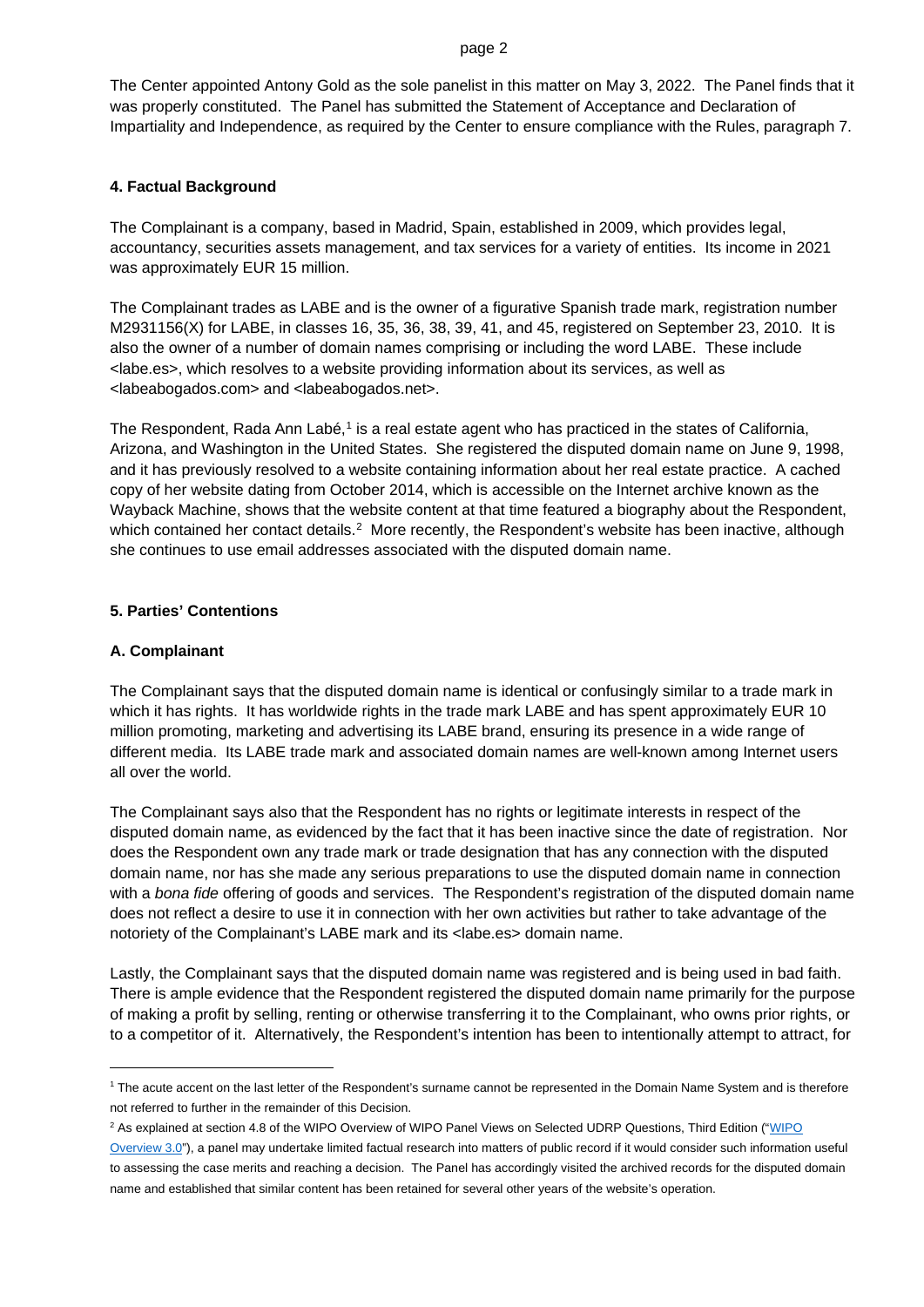### page 3

commercial gain, Internet users to her website, by creating a likelihood of confusion as to the identity of the Complainant as to the source, sponsorship, affiliation or endorsement of her website. The Complainant and users of its <labe.es> website may be harmed as a result of the confusion that may be caused to those of its users in Spain who seek to access the Complainant's management system and instead access a web page over which the Complainant has no control, with consequent economic and reputational damage to the Complainant. The registration of the disputed domain name constitutes an act of unfair competition under Spanish law. Moreover, the Respondent has not tried to obtain any trade mark rights over it, which is a further indication that her registration was made in bad faith. Finally, her lack of use of the disputed domain name comprises bad faith use under the doctrine of passive holding.

## **B. Respondent**

The Respondent says that the disputed domain name has been registered to her since 1998 and has been used to resolve to a website promoting her real estate business and for her email addresses. Her website was taken down very recently as she no longer has any need to use it for the promotion of her business.

The Complainant's trade mark rights post-date the Respondent's registration of the disputed domain name. This would, or should, have been apparent to the Complainant by means of a Google search for "labe.com". Such a search would have revealed the Respondent's connection with the disputed domain name as well as evidence that she has been licensed as a broker, under the name "Ann K Labe" in the state of California, United States, since 1986. Moreover, the Wayback Machine has cached records showing the Respondent's use of the website to which the disputed domain name has previously resolved. Furthermore, as and when the Center disclosed the Respondent's name and address details to the Complainant, her right to use the disputed domain name should have been even more evident.

The Respondent's rights pre-date those of the Complainant and the Complainant's rights did not accrue until long after the disputed domain name was registered. The Respondent is entitled to use her surname as a domain name and her use of it for the purposes of a professional website and associated email addresses have been legitimate and in good faith. Additionally, whilst the disputed domain name does not presently resolve to an active website, the Respondent is not obligated to use it for this purpose and she continues to use the related email addresses. Accordingly, the Complainant's assertion that the disputed domain name is inactive is incorrect.

For the above reasons, the Complaint should be denied and the Panel should make a finding of Reverse Domain Name Hijacking ("RDNH") pursuant to paragraph 15(e) of the Rules.

## **6. Discussion and Findings**

Paragraph 4(a) of the Policy provides that the Complainant must prove each of the following three elements in order to succeed in its Complaint:

(i) the disputed domain name is identical or confusingly similar to a trade mark or service mark in which the Complainant has rights;

(ii) the Respondent has no rights or legitimate interests in respect of the disputed domain name; and

(iii) the disputed domain name has been registered and is being used in bad faith.

## **A. Identical or Confusingly Similar**

The Complainant has provided evidence of its trade mark registration for LABE, details of which are set out above. Whilst this is a figurative mark, trade mark registrations with design elements would generally be considered to satisfy the requirement that a complainant show "rights in a mark"; see sections 1.2.3 and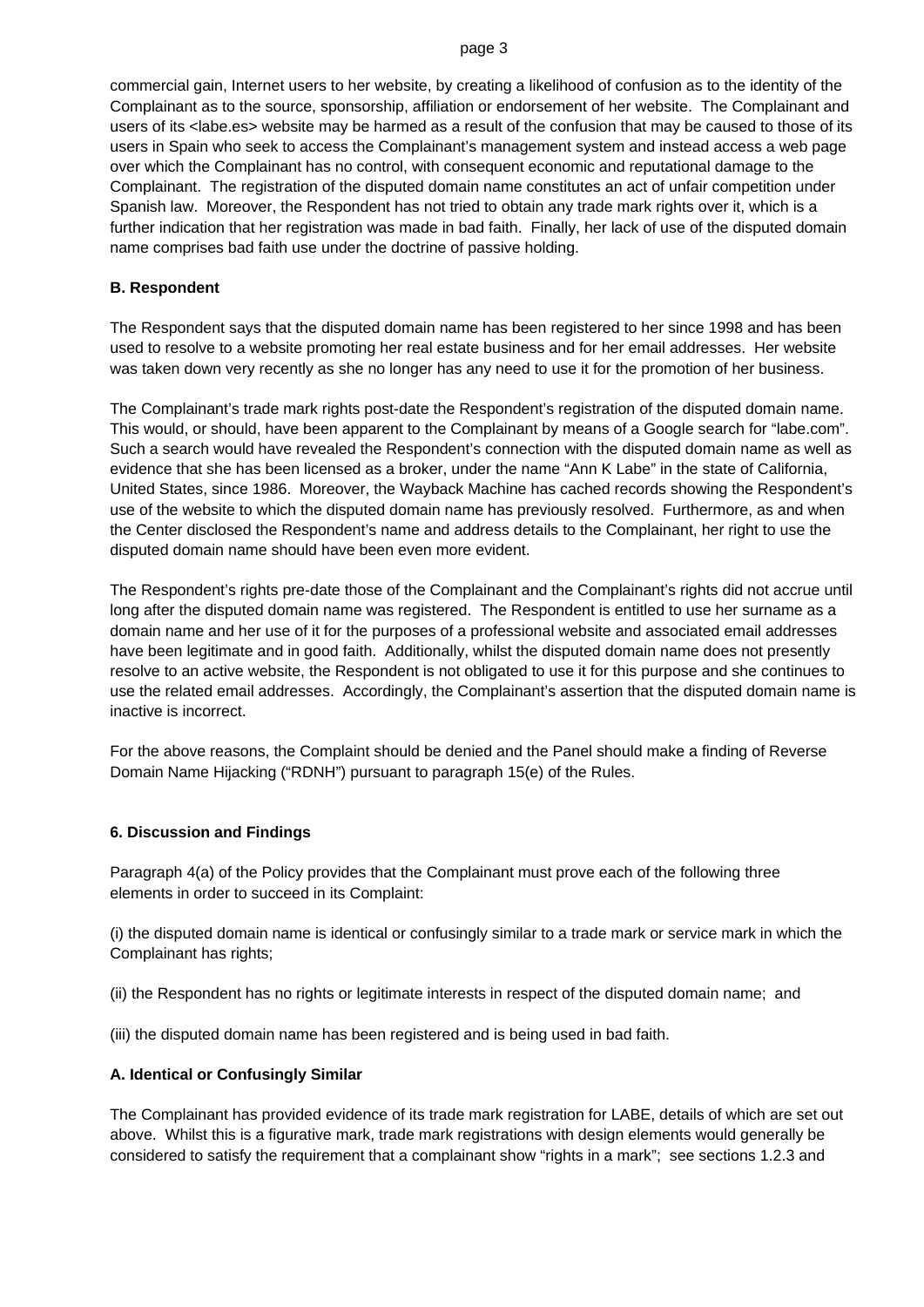1.10 of the WIPO Overview of WIPO Panel Views on Selected UDRP Questions, Third Edition (["WIPO](https://www.wipo.int/amc/en/domains/search/overview3.0/)  [Overview 3.0"](https://www.wipo.int/amc/en/domains/search/overview3.0/)).

The generic Top-Level Domain ("gTLD"), that is ".com" in the case of the disputed domain name, is typically disregarded for the purposes of the comparison made under the first element, as it is a technical requirement of registration. The Panel accordingly finds that the disputed domain name is identical to a trade mark in which the Complainant has rights.

## **B. Rights or Legitimate Interests**

Paragraph 4(c) of the Policy provides, without limitation, examples of circumstances whereby a respondent might demonstrate that it has rights or legitimate interests in a domain name. In summary, these are if a respondent has used or prepared to use the domain name in connection with a *bona fide* offering of goods and services, if a respondent has been commonly known by the domain name, or if a respondent has made a legitimate noncommercial or fair use of the domain name, without intent for commercial gain to misleadingly divert consumers or to tarnish the trade mark in issue.

The Respondent has produced evidence that she is commonly known as "Ann Labe" or "Rada Ann Labe", including screen prints of her Twitter Account, her entry in an online directory of real estate agents, her Arizona and California Real Estate licenses, and her biography on the website to which the disputed domain name has previously resolved, each of which records her name as "Ann Labe" or "Rada Ann Labe". The Respondent has met the standard usually applied by UDRP panels (see section 2.3 of the [WIPO](https://www.wipo.int/amc/en/domains/search/overview3.0/)  [Overview 3.0\)](https://www.wipo.int/amc/en/domains/search/overview3.0/) for the purpose of demonstrating that her surname is Labe and that she is commonly known by this name. As explained by the panel in *Shakespeare Company LLC v. Bob Pflueger,* WIPO Case No. D2010-1126: "The use of one's own surname in a domain name is in accordance with a legitimate customary practice and is, as a rule, sufficient evidence of a right or legitimate interest in the domain name. The scope of the Policy is limited to cybersquatting. Trademark owners shall not be allowed to use the Policy to dispossess summarily a third party of a domain name reflecting his or her surname".

As the Respondent has shown that she is commonly known by her surname, Labe, which corresponds to the disputed domain name, the Panel finds that the Complainant has not established that the Respondent has no rights or legitimate interests in respect of the disputed domain name.

## **C. Registered and Used in Bad Faith**

The requirements of paragraph 4(a) of the Policy are cumulative and the Complainant has therefore not succeeded in these proceedings. However, as the Respondent has requested that the Panel consider making a finding of Reverse Domain Name Hijacking, the Panel also considers the Parties' submissions in respect of the third element of the Policy.

As is evident from the factual background to the Complaint, the Respondent registered the disputed domain name over ten years before the Complainant was established and approximately twelve years prior to the registration of the Complainant's LABE mark. Accordingly, the Respondent could not have had the Complainant and its eventual use of LABE in contemplation as at the date of her registration, as it did not come into existence until over a decade later. Save in certain specified circumstances, none of which apply here, bad faith will not be found where the domain name in issue was registered prior to the complainant's registration of its mark; see *WithU Holdings Limited v. Qian Jin*, WIPO Case No. [D2020-2344.](https://www.wipo.int/amc/en/domains/search/text.jsp?case=D2020-2344)

The Respondent has used the disputed domain name for the purpose of a website promoting her business and for its associated email addresses. These lawful uses of the disputed domain name could not have been impugned by the Complainant, even if the Respondent had subsequently become aware of the Complainant's eventual use of its LABE mark, as to which no evidence has been submitted by the Complainant. Moreover, none of the circumstances indicating bad faith registration and use which, without limitation, are set out at paragraph 4(b) of the Policy are present in the facts of these proceedings; see *Societe des Produits Nestle S.A. v. Pro Fiducia Treuhand AG*, WIPO Case No. [D2001-0916.](https://www.wipo.int/amc/en/domains/decisions/html/2001/d2001-0916.html)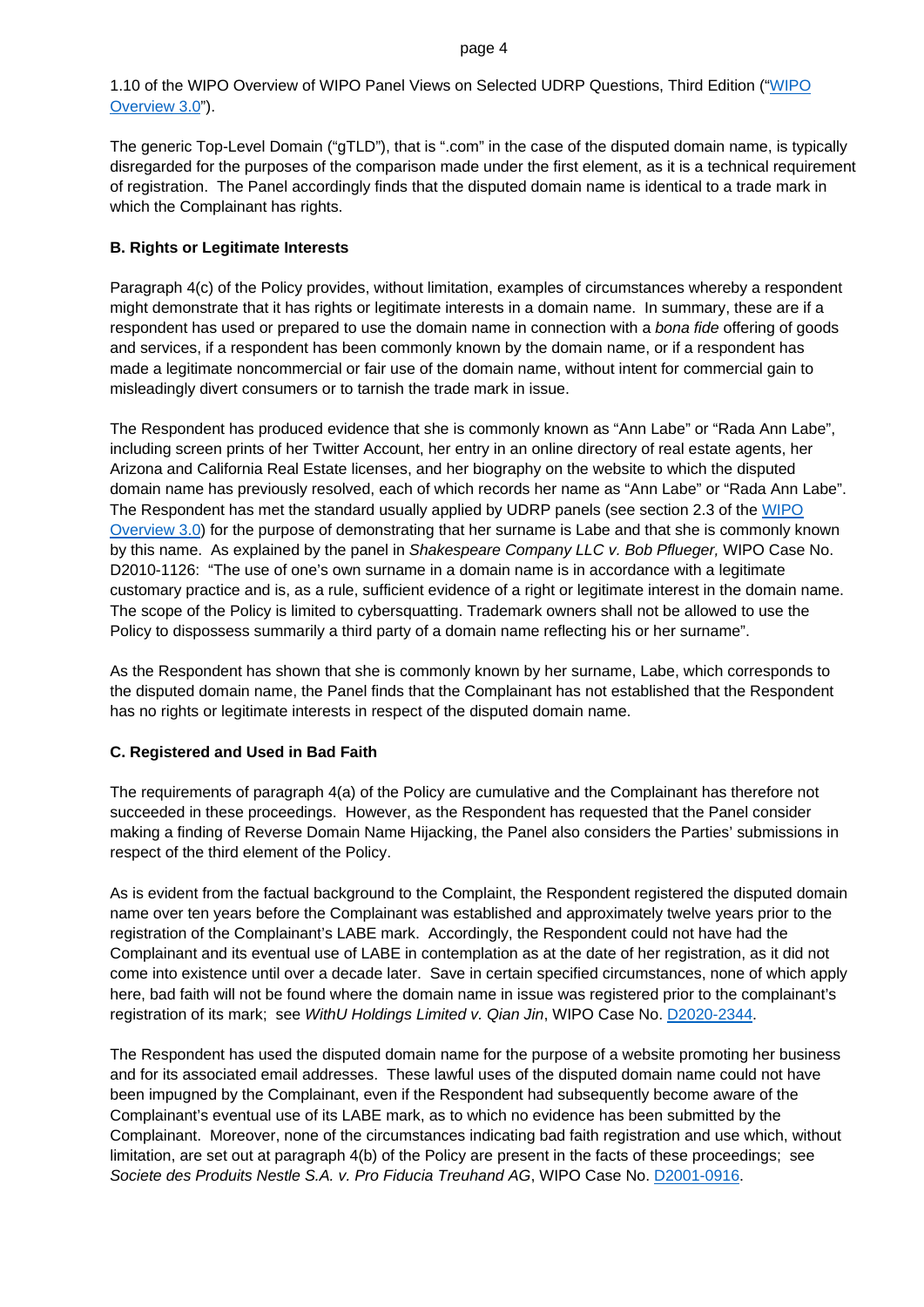The Respondent's use of the disputed domain name is therefore not in bad faith.

The Complainant has alleged that the fact that the disputed domain name does not currently resolve to an active website can comprise bad faith use under the doctrine of passive holding. However, as explained at section 3.3 of the [WIPO Overview 3.0,](https://www.wipo.int/amc/en/domains/search/overview3.0/) the factors which are typically considered relevant when applying this doctrine include the failure of the respondent to submit a response or to provide any evidence of actual or contemplated good-faith use, as well as the implausibility of any good faith use to which the domain name may be put. Both these factors are noticeably absent in the current circumstances and, in any event, the Respondent has continued to use the disputed domain name for the purposes of its associated email addresses. See also *WithU Holdings Limited v. Qian Jin*, *supra*.

Accordingly, the Complainant has therefore not established bad faith registration and use by the Respondent.

## **D. Reverse Domain Name Hijacking**

Reverse Domain Name Hijacking is defined under the Rules as "using the Policy in bad faith to attempt to deprive a registered domain-name holder of a domain name". Paragraph 15(e) of the Rules provides that, if "after considering the submissions the panel finds that the complaint was brought in bad faith, for example in an attempt at Reverse Domain Name Hijacking or was brought primarily to harass the domain-name holder, the panel shall declare in its decision that the complaint was brought in bad faith and constitutes an abuse of the administrative proceeding".

Section 4.16 of the [WIPO Overview 3.0](https://www.wipo.int/amc/en/domains/search/overview3.0/) sets out reasons which have been articulated by panels for finding Reverse Domain Name Hijacking. These include: (i) facts which demonstrate that the complainant clearly ought to have known it could not succeed under any fair interpretation of facts reasonably available prior to the filing of the complaint, including relevant facts on the website at the disputed domain name or readily available public sources such as the WhoIs database, (ii) unreasonably ignoring established Policy precedent, except in circumstances which justify advancing an alternative legal argument, (iii) the provision of false evidence, or otherwise attempting to mislead the panel, (iv) the provision of intentionally incomplete material evidence,(v) basing a complaint on only the barest of allegations without any supporting evidence.

In circumstances where (as is the case in these proceedings) a complainant is professionally represented, some panels have held that it should be held to a higher standard. See, by way of example, *Patricks Universal Export Pty Ltd. v. David Greenblatt*, WIPO Case No. [D2016-0653:](https://www.wipo.int/amc/en/domains/search/text.jsp?case=D2016-0653) "Professional representatives of parties in UDRP proceedings are expected to be aware of or at least familiarize themselves with the Policy and Policy precedent, and to abide by the Policy and Rules". See also *Adopts Pick Enterprises, Inc. v. Domains by Proxy, LLC, DomainsByProxy.com / Woman to Woman Healthcare / Just Us Women Health Center f/k/a Woman to Woman Health Center*, WIPO Case No. [D2012-1555:](https://www.wipo.int/amc/en/domains/search/text.jsp?case=D2012-1555) "The fact that Complainant is represented by counsel makes the filing of this Complaint all the more inexcusable. The matters identified in the preceding paragraph are not Policy arcana; each is a precedent of long standing and derived from scores of cases, and each addresses a fundamental Policy requirement".

Some of the shortcomings in the Complaint appear to arise from a lack of understanding by the Complainant of the Policy. By way of example, the Complainant evidently has not understood the distinction between a registrant and a registrar. As a result, it believed the Registrar to be associated with the Respondent in some manner and consequently made a series of misconceived and irrelevant allegations against the Registrar and its claimed involvement in a number of unconnected domain name disputes.

However, it is difficult to understand how the Complainant could have been unaware that a number of assertions by it were factually incorrect. By way of example, as evidence of the longevity of its rights, the Complainant asserted that a number of domain names incorporating its LABE mark had been registered "for more than 20 years". In point of fact, to take two examples, the relevant WhoIs records show that <labeabogados.org> was registered on August 25, 2009, and <grupolabe.org> was registered on April 21, 2012. Similarly, a document which the Complainant produced to substantiate its claim that it is "the